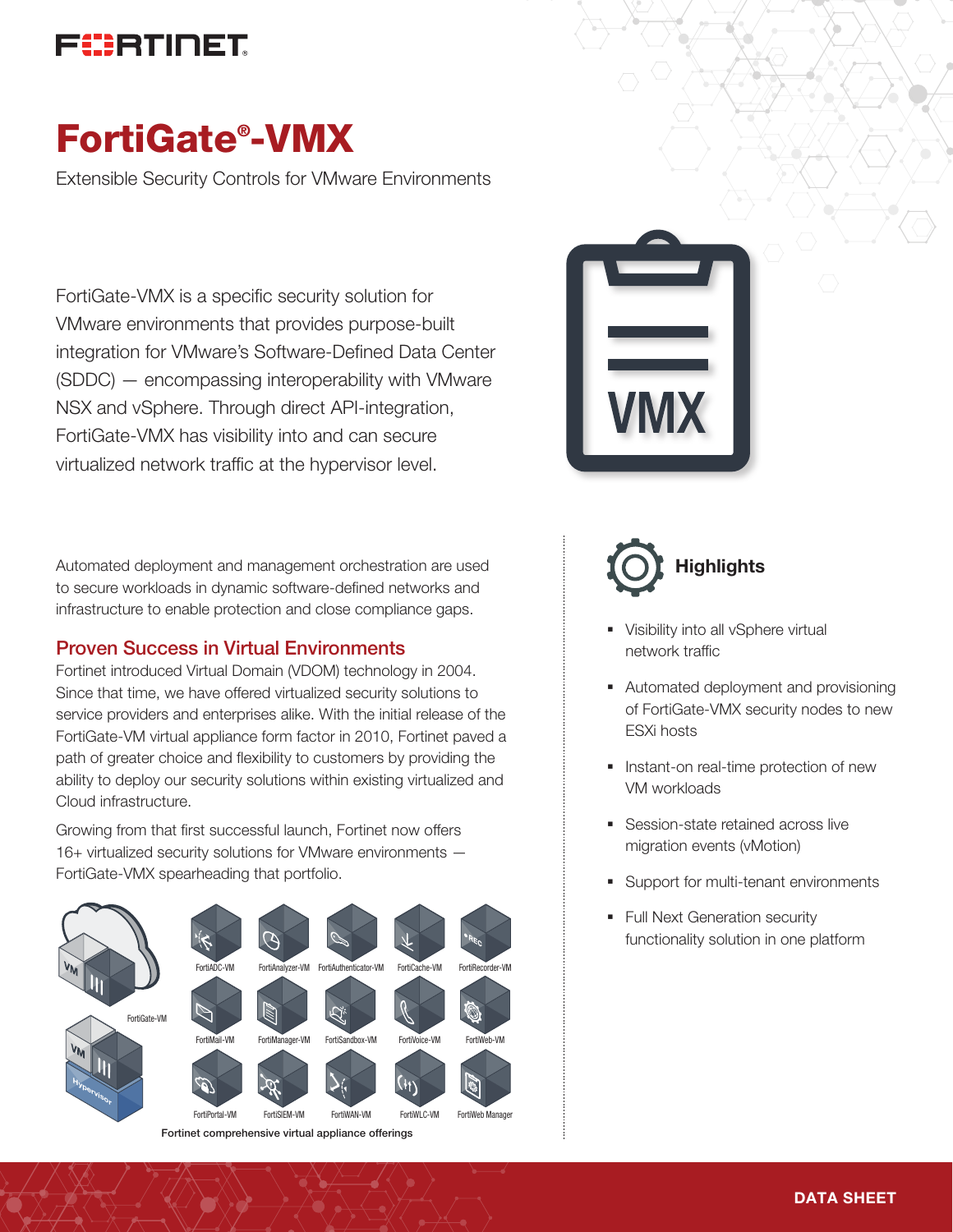# DEPLOYMENT



#### 1. Register FortiGate-VMX as a security service

The registration process uses the NetX (Network Extensible) management plane API to enable bidirectional communication between the FortiGate-VMX Service Manager and NSX Manager.

- 2. Auto-deploy of FortiGate-VMX to all ESXi hosts in the cluster The NSX Manager collects the FortiGate-VMX image from the URL specified during registration and installs an instance of FortiGate-VMX on each ESXi host in the cluster.
- 3. Connection is established between FortiGate-VMX and the FortiGate-VMX Service Manager

FortiGate-VMX initiates a connection to the FortiGate-VMX Service Manager to obtain license information.

4. Configuration synchronization of FortiGate-VMX The FortiGate-VMX Service Manager verifies FortiGate-VMX status and synchronizes the configuration.

#### 5. Re-direction rules enabled

NSX Network Introspection Service Security Policy rules are enabled to redirect all designated communication flows to FortiGate-VMX for securing of traffic.

#### 6. Real-time updates of objects

NSX Manager sends real-time updates on changes in the virtual environment to the FortiGate-VMX Service Manager.

7. Policy synchronization to all FortiGate-VMX instances deployed in the ESXi cluster

Newly created security policies are pushed to all FortiGate-VMX security nodes. Every FortiGate-VMX deployed in the cluster will have the same set of policies.

### Virtual Segmentation Function

Extending Fortinet's Virtual Domain technology into FortiGate-VMX allows for segmentation of security functions and enablement of multi-tenancy. Mapping NSX Service Profiles to Fortinet VDOMs segregates policies to be enforced for specific traffic flows. This model reduces the added complexity of registering a specific security solution for each tenant hosted in the environment.

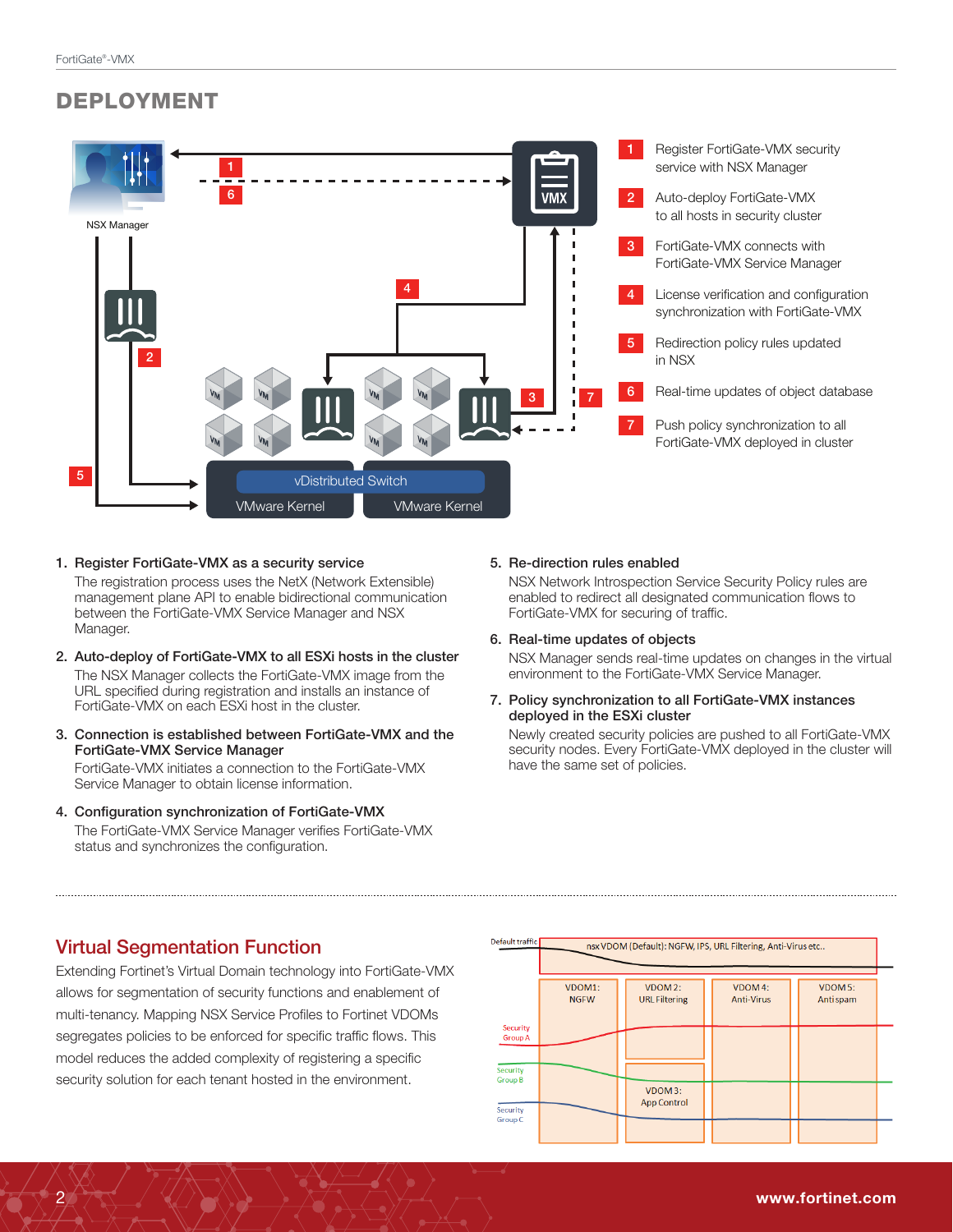# SOFTWARE

# **FortiOS**

Control all the security and networking capabilities across the entire FortiGate platform with one intuitive operating system. Reduce operating expenses and save time with a truly consolidated next generation security platform.



- § A truly consolidated platform with one OS for all security and networking services for all FortiGate platforms.
- § Industry-leading protection: NSS Labs Recommended, VB100, AV Comparatives and ICSA validated security and performance.
- § Control thousands of applications, block the latest exploits, and filter web traffic based on millions of real-time URL ratings.
- Detect, contain and block advanced attacks automatically in minutes with integrated advanced threat protection framework.
- § Solve your networking needs with extensive routing, switching, WiFi, LAN and WAN capabilities.
- § Activate all the SPU-boosted capabilities you need on the fastest firewall platform available.

For more information, please refer to the FortiOS data sheet available at www.fortinet.com

# SERVICES

### FortiGuard™ Security Services

FortiGuard Labs offers real-time intelligence on the threat landscape, delivering comprehensive security updates across the full range of Fortinet's solutions. Comprised of security threat researchers, engineers, and forensic specialists, the team collaborates with the world's leading threat monitoring organizations, other network and security vendors, as well as law enforcement agencies:

- **Real-time Updates**  $-$  24x7x365 Global Operations research security intelligence, distributed via Fortinet Distributed Network to all Fortinet platforms.
- **Security Research** FortiGuard Labs have discovered over 170 unique zero-day vulnerabilities to date, totaling millions of automated signature updates monthly.
- **Validated Security Intelligence** Based on FortiGuard intelligence, Fortinet's network security platform is tested and validated by the world's leading third-party testing labs and customers globally.

# FortiCare™ Support Services

Our FortiCare customer support team provides global technical support for all Fortinet products. With support staff in the Americas, Europe, Middle East and Asia, FortiCare offers services to meet the needs of enterprises of all sizes:

- **Enhanced Support**  $-$  For customers who need support during local business hours only.
- **Comprehensive Support**  $-$  For customers who need aroundthe-clock mission critical support, including advanced exchange hardware replacement.
- **Advanced Services**  $-$  For global or regional customers who need an assigned Technical Account Manager, enhanced service level agreements, extended software support, priority escalation, on-site visits and more.
- **Professional Services**  $-$  For customers with more complex security implementations that require architecture and design services, implementation and deployment services, operational services and more.



#### Enterprise Bundle

FortiGuard Labs delivers a number of security intelligence services to augment the FortiGate firewall platform. You can easily optimize the protection capabilities of your FortiGate with the FortiGuard Enterprise Bundle. This bundle contains the full set of FortiGuard security services plus FortiCare service and support offering the most flexibility and broadest range of protection all in one package.

# FCERTINET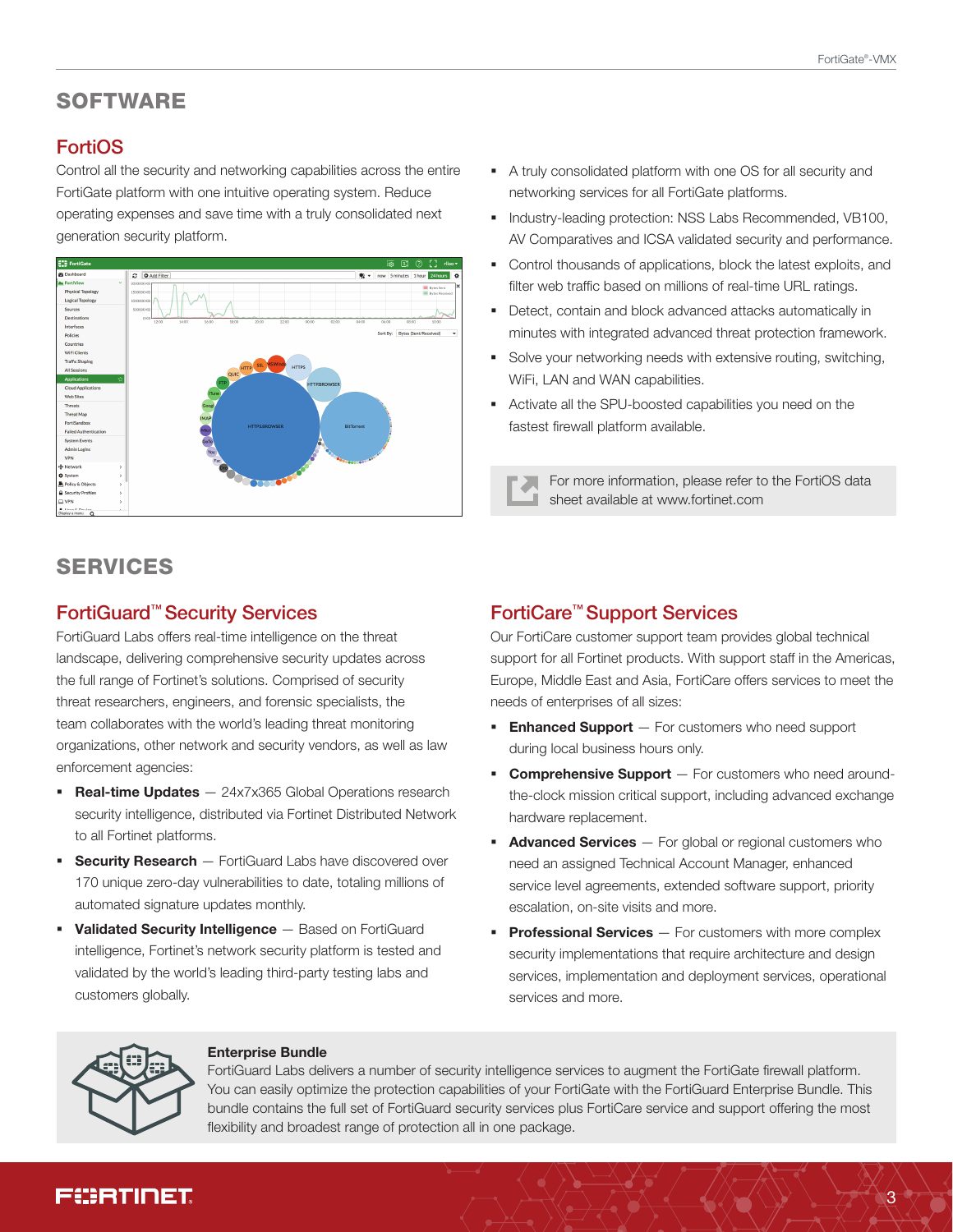# SOLUTION

#### **Visibility**

Unlike traditional deployments where the security virtual appliance is required to be in the flow of traffic to enforce policy, FortiGate-VMX can see traffic as it traverses between the virtual switch port and the virtual NIC (vNIC) of the workload VM itself.

#### Automated Deployment and Provisioning

FortiGate-VMX Service Manage talks directly with VMware's NSX Manager to communicate information about and register the Fortinet security service. The VMware environment then automates the deployment of FortiGate-VMX Security Nodes to each VMware ESXi host in the designated cluster. Licensing and security policy is also automated between the FortiGate-VMX Service Manager and the FortiGate-VMX Security Nodes.

# Object-based Protection

FortiGate-VMX security policy is based on dynamic NSX Security Groups and their associated objects. Any additions or other changes to these Security Groups in the NSX Manager will be automatically associated with the proper FortiGate-VMX security policy without requiring any manual changes in the FortiGate-VMX Service Manager. Policies are enforced independent of broadcast domain or port connection. Policy will also follow the workload VM from host to host during live migration (vMotion) events.

### Policy Redirection

Through integration with VMware NSX APIs and NSX Service Composer, custom redirection security policies enable application traffic flow to/from specific VM workload within the designated ESXi cluster(s) to be secured by the FortiGate-VMX security service. No manual configuration of network flows are required.

### Real-time Protection

With policies based on NSX dynamic Security Groups, new VM workloads are automatically associated to their proper security policy in real-time upon creation. No more lag-time between creation and enforcement or mistakes commonly associated with communication between data center administrators and security administrators.

# Cluster-based Scaling

Because FortiGate-VMX is a security service within the VMware environment, any new hosts added to the secure ESXi cluster will immediately fall under the same security policy. FortiGate-VMX security nodes will automatically deploy to those new ESXi hosts without any manual intervention.

#### **Summary**

Using the advanced FortiOS™ operating system, FortiGate appliances effectively neutralize a wide range of security threats facing your software defined datacenter (SDDC). Whether deployed at the edge as a front-line defense (FortiGate hardware appliances), within the virtual infrastructure for inter-zone security and VPN termination at the application (FortiGate-VM) or utilized for inter-VM and advanced hypervisor-based security (FortiGate-VMX), FortiGate appliances protect your infrastructure with some of the most effective security available today.